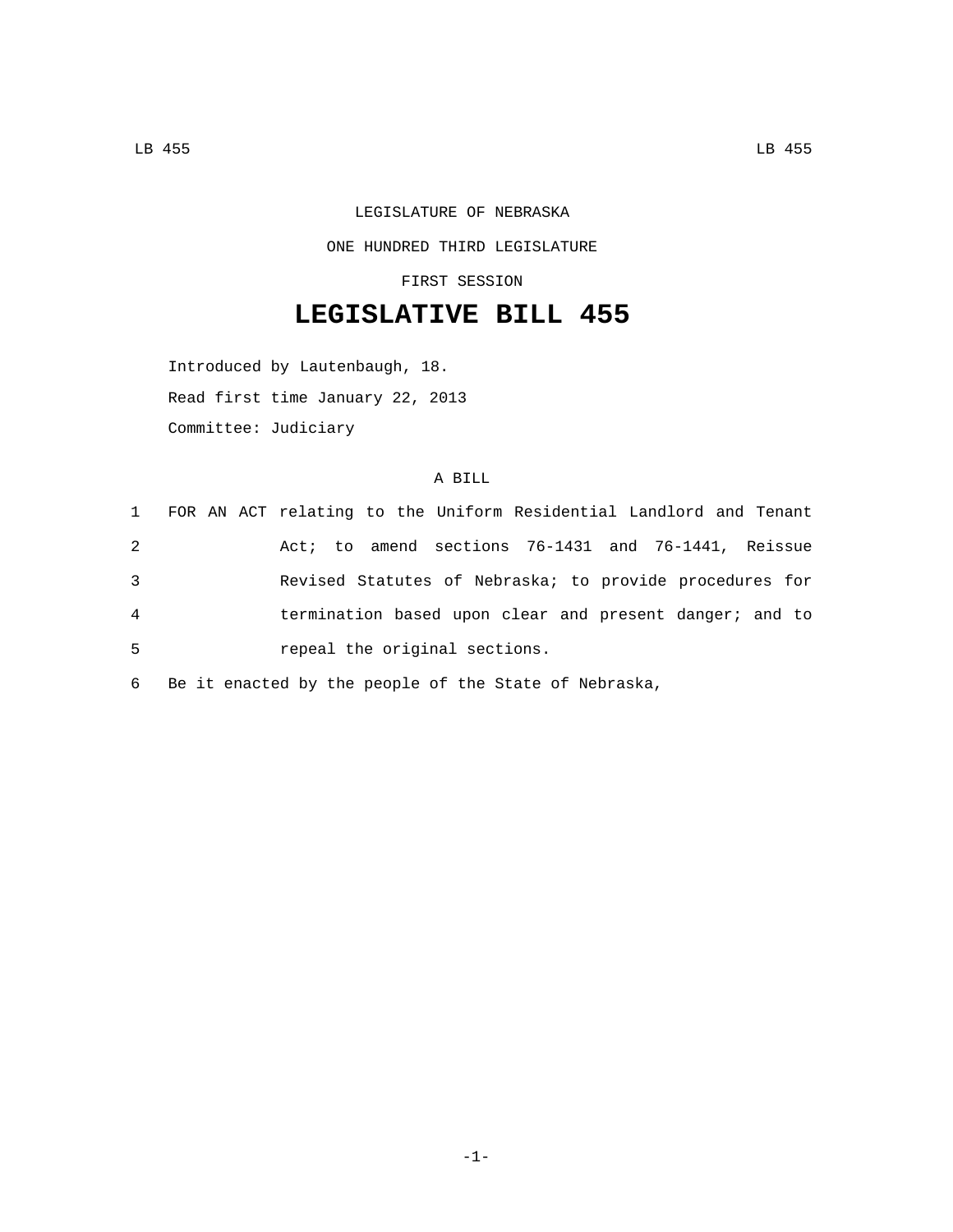Section 1. Section 76-1431, Reissue Revised Statutes of 2 Nebraska, is amended to read:

 76-1431 (1) Except as provided in the Uniform Residential Landlord and Tenant Act, if there is a noncompliance with section 76-1421 materially affecting health and safety or a material noncompliance by the tenant with the rental agreement or any separate agreement, the landlord may deliver a written notice to the tenant specifying the acts and omissions constituting the breach and that the rental agreement will terminate upon a date not less than thirty days after receipt of the notice if the breach is not remedied in fourteen days, and the rental agreement shall terminate as provided in the notice subject to the following. If the breach is remediable by repairs or the payment of damages or otherwise and the tenant adequately remedies the breach prior to the date specified in the notice, the rental agreement will not terminate. If substantially the same act or omission which constituted a prior noncompliance of which notice was given recurs within six months, the landlord may terminate the rental agreement upon at least fourteen days' written notice specifying the breach and the date of termination of the rental 20 agreement.

 (2) If rent is unpaid when due and the tenant fails to pay rent within three days after written notice by the landlord of nonpayment and his or her intention to terminate the rental agreement if the rent is not paid within that period of time, the landlord may 25 terminate the rental agreement.

-2-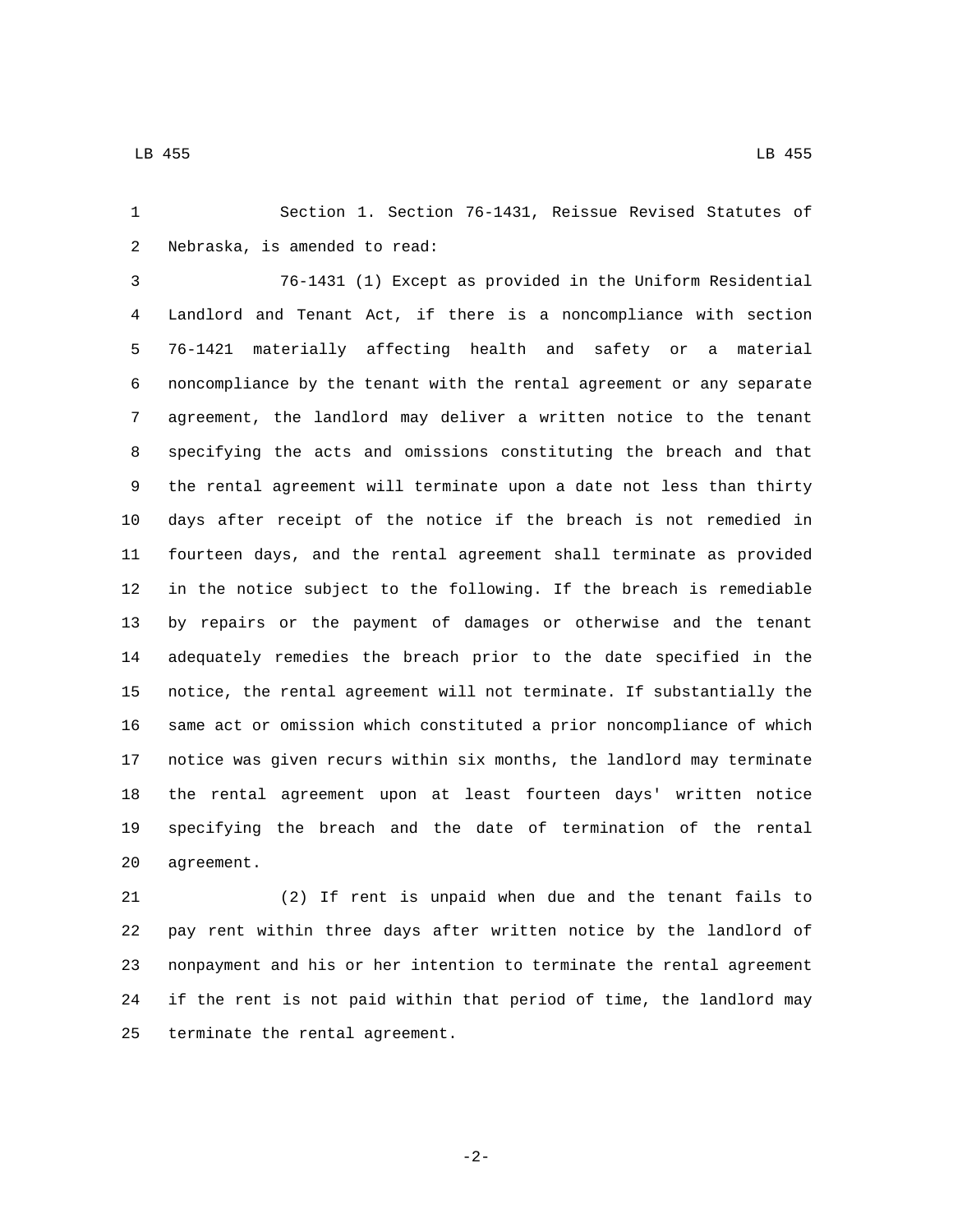| $\mathbf 1$ | (3) Except as provided in the Uniform Residential                      |
|-------------|------------------------------------------------------------------------|
| $\sqrt{2}$  | Landlord and Tenant Act, the landlord may recover damages and obtain   |
| 3           | injunctive relief for any noncompliance by the tenant with the rental  |
| 4           | agreement or section 76-1421. If the tenant's noncompliance is         |
| 5           | willful, the landlord may recover reasonable attorney's fees.          |
| 6           | $(3)(a)$ Notwithstanding subsections (1) and (2) of this               |
| 7           | section or section 25-21, 221, if a tenant has created or maintained a |
| 8           | threat constituting a clear and present danger to the health or        |
| 9           | safety of other tenants, the landlord, the landlord's employee or      |
| 10          | agent, or other persons on the landlord's property, the landlord may   |
| 11          | terminate the rental agreement upon three days' written notice of      |
| 12          | termination of the rental agreement and notice to quit, without right  |
| 13          | of tenant to cure the default. Such notice of termination of the       |
| 14          | rental agreement and notice to quit shall state the specific activity  |
| 15          | causing the clear and present danger, and set forth the language of    |
| 16          | subsection (4) of this section which includes certain exemption        |
| 17          | provisions available to the tenant.                                    |
| 18          | (b) A clear and present danger to the health or safety of              |
| 19          | other tenants, the landlord, the landlord's employees or agents, or    |
| 20          | other persons on the landlord's property includes, but is not limited  |
| 21          | to, any of the following activities of the tenant or of any person on  |
| 22          | the premises with the consent of the tenant:                           |
| 23          | (i) Physical assault or the threat of physical assault or              |
| 24          | other criminal activity which causes physical harm or fear of          |
| 25          | physical harm;                                                         |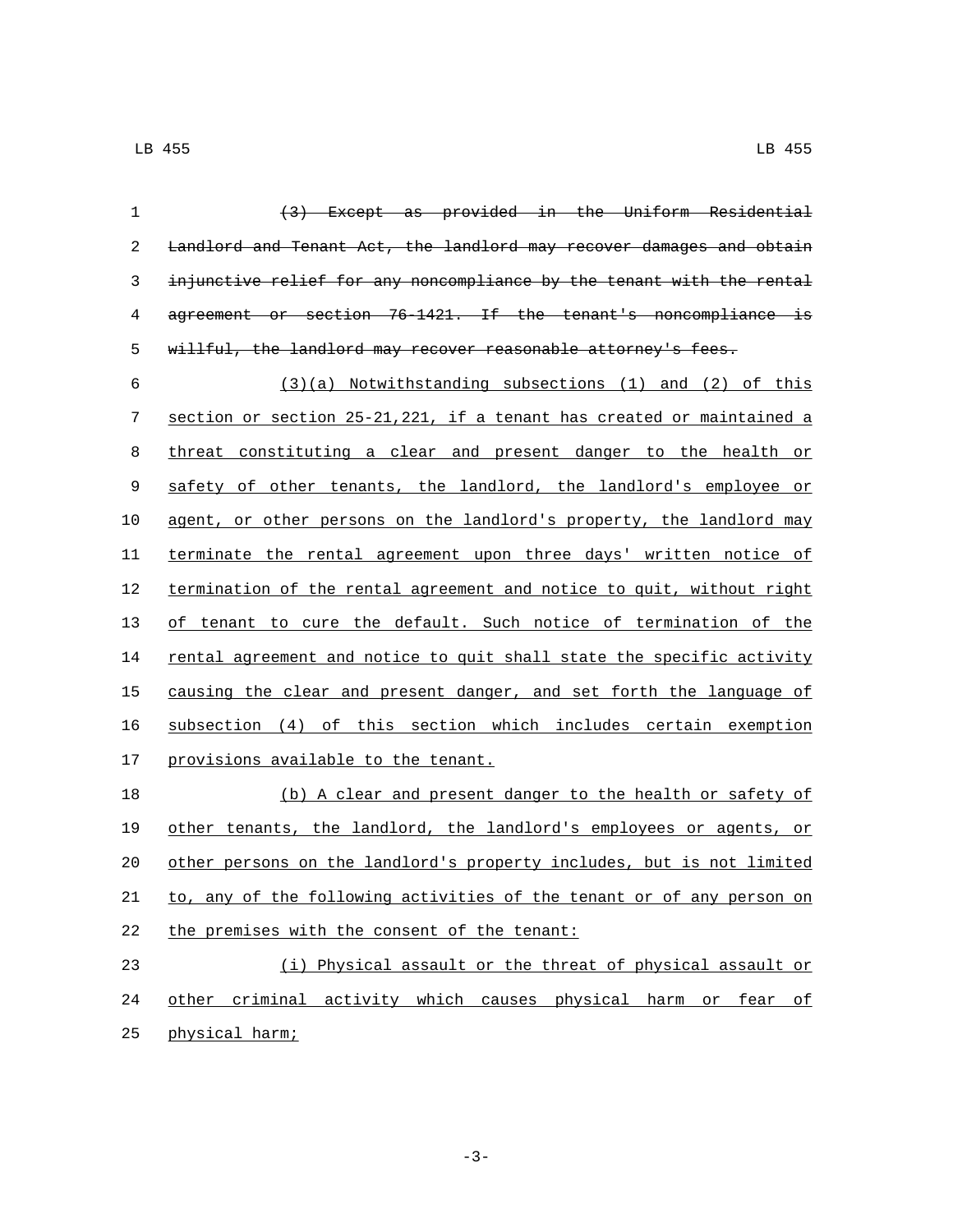| 1  | (ii) Illegal use of a firearm or other weapon, the threat             |
|----|-----------------------------------------------------------------------|
| 2  | to use a firearm or other weapon illegally, or possession of an       |
| 3  | <u>illegal firearm;</u>                                               |
| 4  | (iii) The unlawful manufacturing, selling, using,                     |
| 5  | storing, keeping, possessing, or giving of a controlled substance as  |
| 6  | defined by local, state, or federal law, unless the controlled        |
| 7  | substance was obtained directly from or pursuant to a valid           |
| 8  | prescription or order by a licensed medical practitioner while acting |
| 9  | in the course of the practitioner's professional practice. This       |
| 10 | subdivision applies to any other person on the premises with the      |
| 11 | consent of the tenant, but only if the tenant knew of the possession  |
| 12 | by the other person of a controlled substance;                        |
| 13 | (iv) Prostitution, sexual assault, threat of sexual                   |
| 14 | assault, or any other crime against a person or property; or          |
| 15 | (v) Any other activity or threatened activity which would             |
| 16 | otherwise jeopardize the health, safety, welfare, or peace of any     |
| 17 | person or involving threatened, imminent, or actual damage to         |
| 18 | property.                                                             |
| 19 | (4) Subsection (3) of this section does not apply to a                |
| 20 | tenant if the activities causing the clear and present danger are     |
| 21 | conducted by a person on the premises other than the tenant and the   |
| 22 | tenant takes at least one of the following measures against the       |
| 23 | person conducting the activities:                                     |
| 24 | (A) The tenant seeks a protective order, restraining                  |
| 25 | order, or other similar relief pursuant to Chapter 28 or 43 or any    |

-4-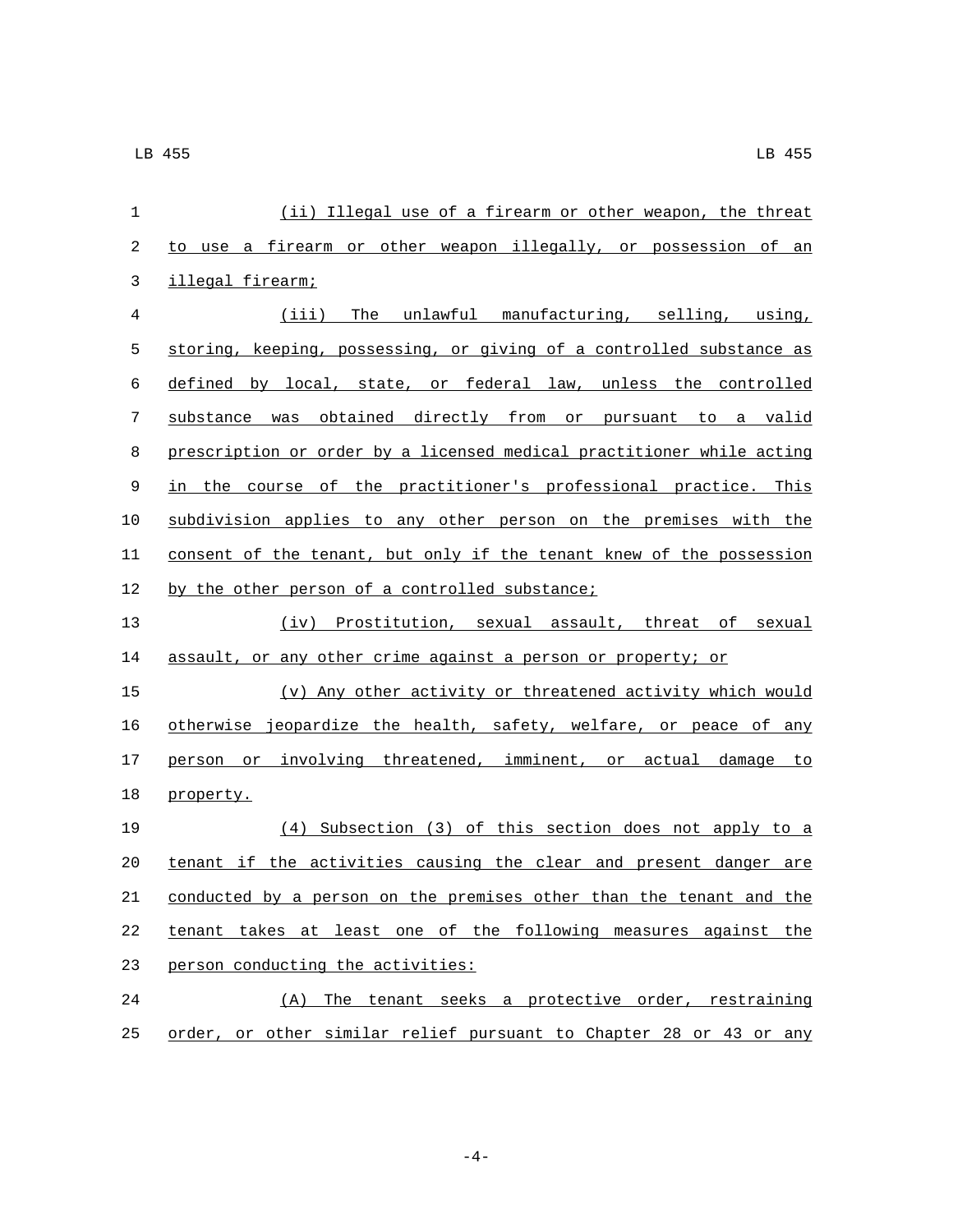| 1  | other applicable provision which would apply to the person conducting |
|----|-----------------------------------------------------------------------|
| 2  | the activities causing the clear and present danger; or               |
| 3  | (B) The tenant reports the activities causing the clear               |
| 4  | and present danger to a law enforcement agency or the county attorney |
| 5  | in an effort to initiate a criminal action against the person         |
| 6  | conducting the activities.                                            |
| 7  | (5) Except as provided in the Uniform Residential                     |
| 8  | Landlord and Tenant Act, the landlord may recover damages and obtain  |
| 9  | injunctive relief for any noncompliance by the tenant with the rental |
| 10 | agreement or section 76-1421. If the tenant's noncompliance is        |
| 11 | willful, the landlord may recover reasonable attorney's fees.         |
| 12 | Sec. 2. Section 76-1441, Reissue Revised Statutes of                  |
| 13 | Nebraska, is amended to read:                                         |
| 14 | The person seeking possession shall<br>76–1441<br>file a              |
| 15 | complaint for restitution with the clerk of the district or county    |
| 16 | court. The complaint shall contain (a) the facts, with particularity, |
| 17 | on which he or she seeks to recover; (b) a reasonably accurate        |
| 18 | description of the premises; and (c) the requisite compliance with    |
| 19 | the notice provisions of the Uniform Residential Landlord and Tenant  |
| 20 | Act. In addition, if the person is seeking possession pursuant to     |
| 21 | subsection (3) of section 76-1431 the complaint shall include a       |
| 22 | statement of the incident or incidents giving rise to the notice of   |
| 23 | termination and notice to quit. The complaint may notify the tenant   |
| 24 | that personal property remains on the premises and that it may be     |

disposed of pursuant to section 69-2308. The complaint may also

-5-